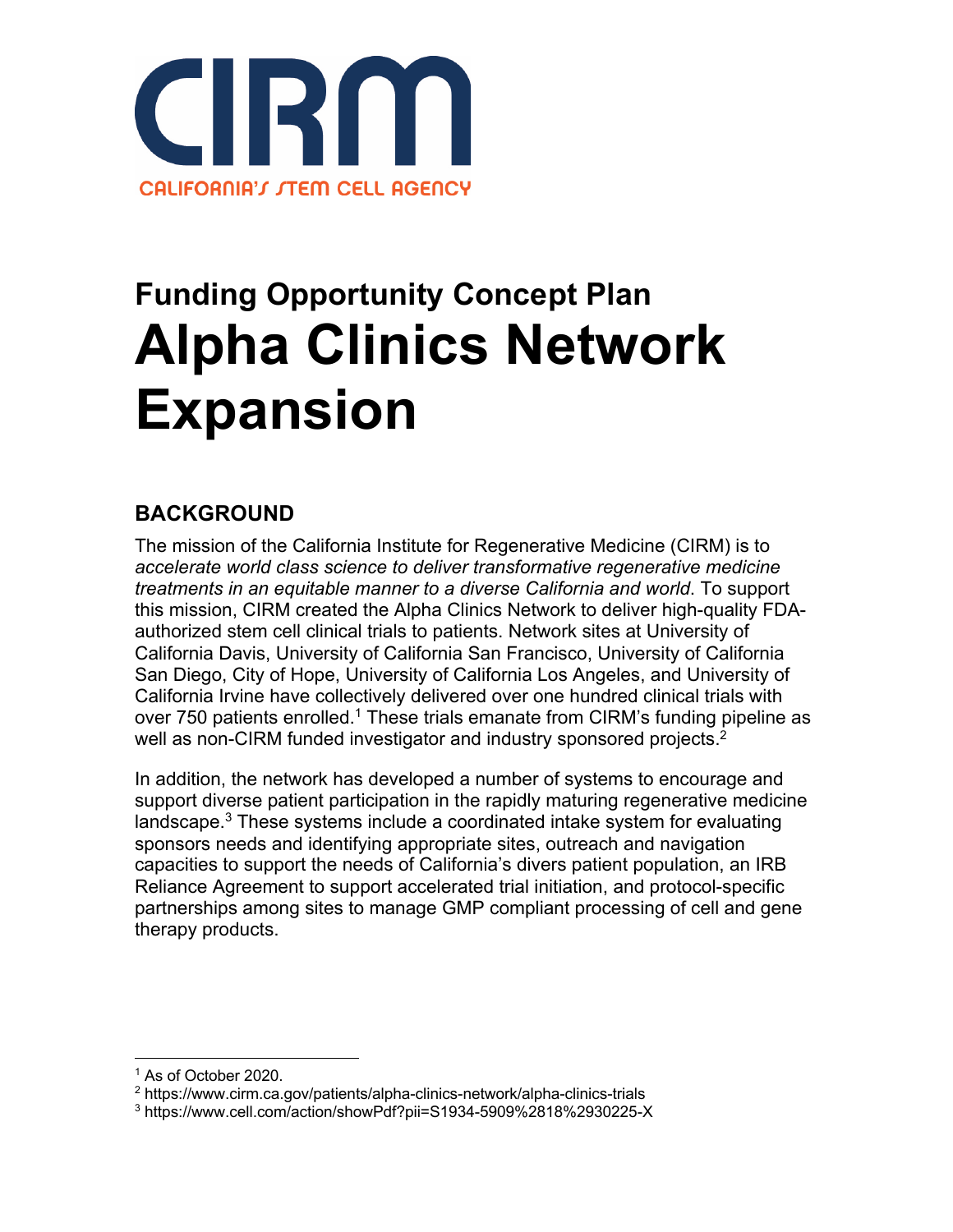## **OBJECTIVE**

The objective of this funding opportunity is expand existing capacities for delivering stem cell, gene therapies and other advanced treatment to patients. The Alpha Clinics Network is designed to serve as a competency hub for regenerative medicine clinical research and the delivery of approved treatments. Pursuant to this objective Alpah Clinics Network sites are expected to:

- $\blacktriangleright$  Have a demonstrated ability to conduct FDA-authorized clinical trials involving cell and/or gene therapies
- $\blacktriangleright$  Refine and expand network systems to address emerging issues or needs in the field of regenerative medicine
- $\triangleright$  Support the career development of physicians, nurses, research coordinators or other medical professionals integral to the delivery of regenerative medicine clinical trials
- $\blacktriangleright$  Develop lead offerings (core capabilities or competencies) that can be utilized by other Alpha Network sites



## **AWARD INFORMATION**

#### **What activities will CIRM fund?**

CIRM funds will support the following activities under this opportunity:

• Funds from this award shall be used to leverage existing assets within the medical center to support the objectives of the Alpha Clinics Network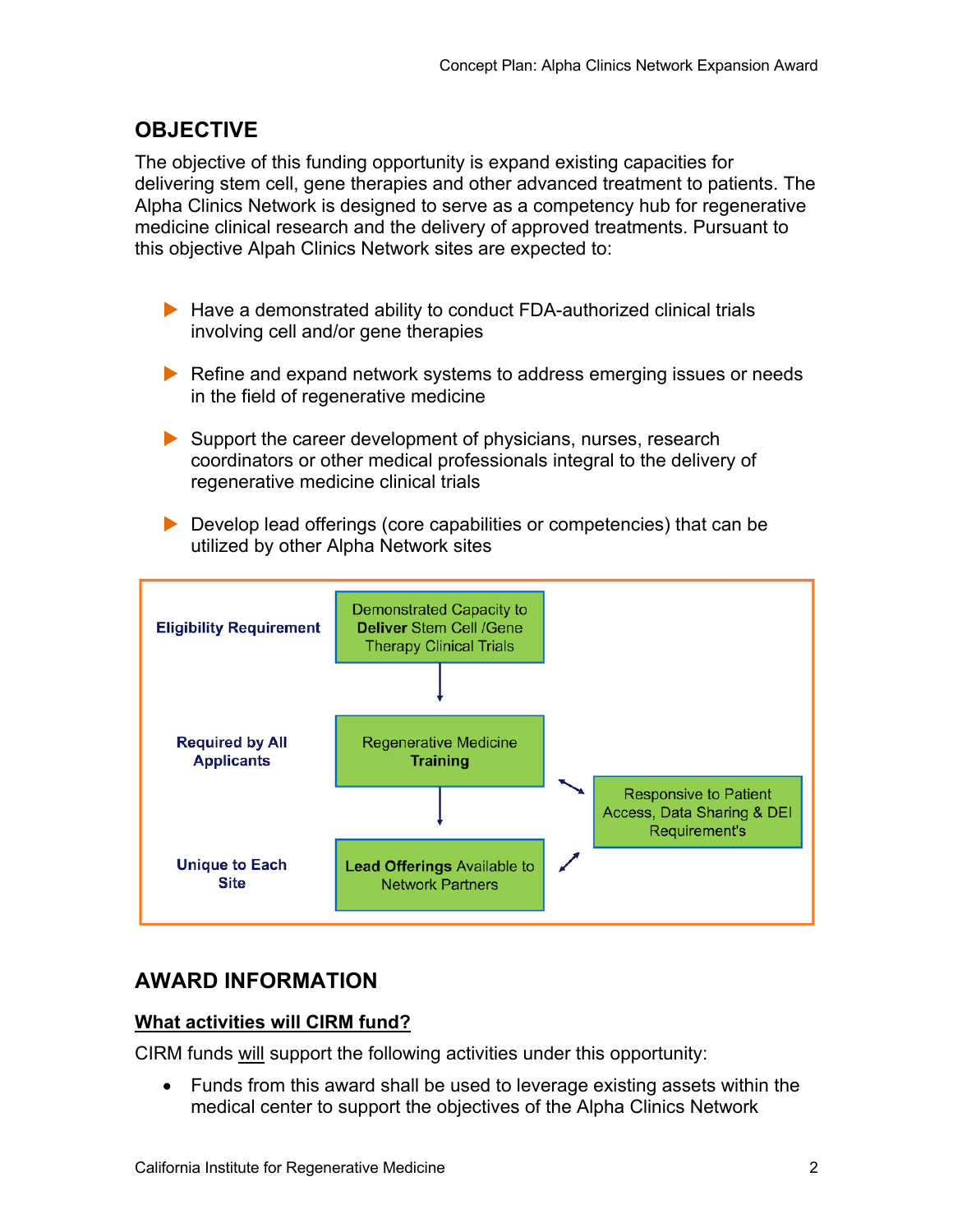CIRM funds cannot be used to support the following activities under this opportunity:

- Cost associated with the operation of individual clinical trials<sup>4</sup>
- Construction or renovation of physicial facilities including equipment
- Activities already budgeted or paid for under a prior, existing or future CIRM award

#### **What is the award amount and duration?**

The CIRM Governing Board has allocated \$80 million to support the operation and enhancement of the Alpha Network within California. Each award will provide up to \$8.0 million in total funding over a five-year period.

Pursuant to Proposition 14, CIRM shall prioritize applications for Alpha Clinics Network and Community Care Centers of Excellence that offer matching funds or verified in-kind support, consistent with the highest medical standards, as established by the CIRM governing board.

#### **How will funds be awarded?**

Awards will be made in the form of a grant. CIRM will disburse funds pursuant to a Notice of Award (NOA) and based on operational milestones. Costs resulting from a delay or failure to meet an operational milestone will be the sole responsibility of the recipient. Successful applicants will have thoughtfully accounted for foreseeable project risks and developed contingency plans that do not require additional funding from CIRM.

### **ELIGIBILITY**

#### **What types of projects are eligible for funding?**

To be eligible, the proposed project must satisfy the following requirements:

#### **(1) Must be ready to initiate work on the funded project within 90 days of approval**

Given the urgency of CIRM's mission, all approved awardees must initiate work on the funded project within 90 days of approval and authorization for funding by the Application Review Subcommittee of the Independent Citizens' Oversight Committee.

<sup>4</sup> Clinical trial operating costs should be coverd by the study sponsor. In the context of a CIRMsupported program such costs may be allocated in a Clinical Stage Program Award (e.g. CLIN2).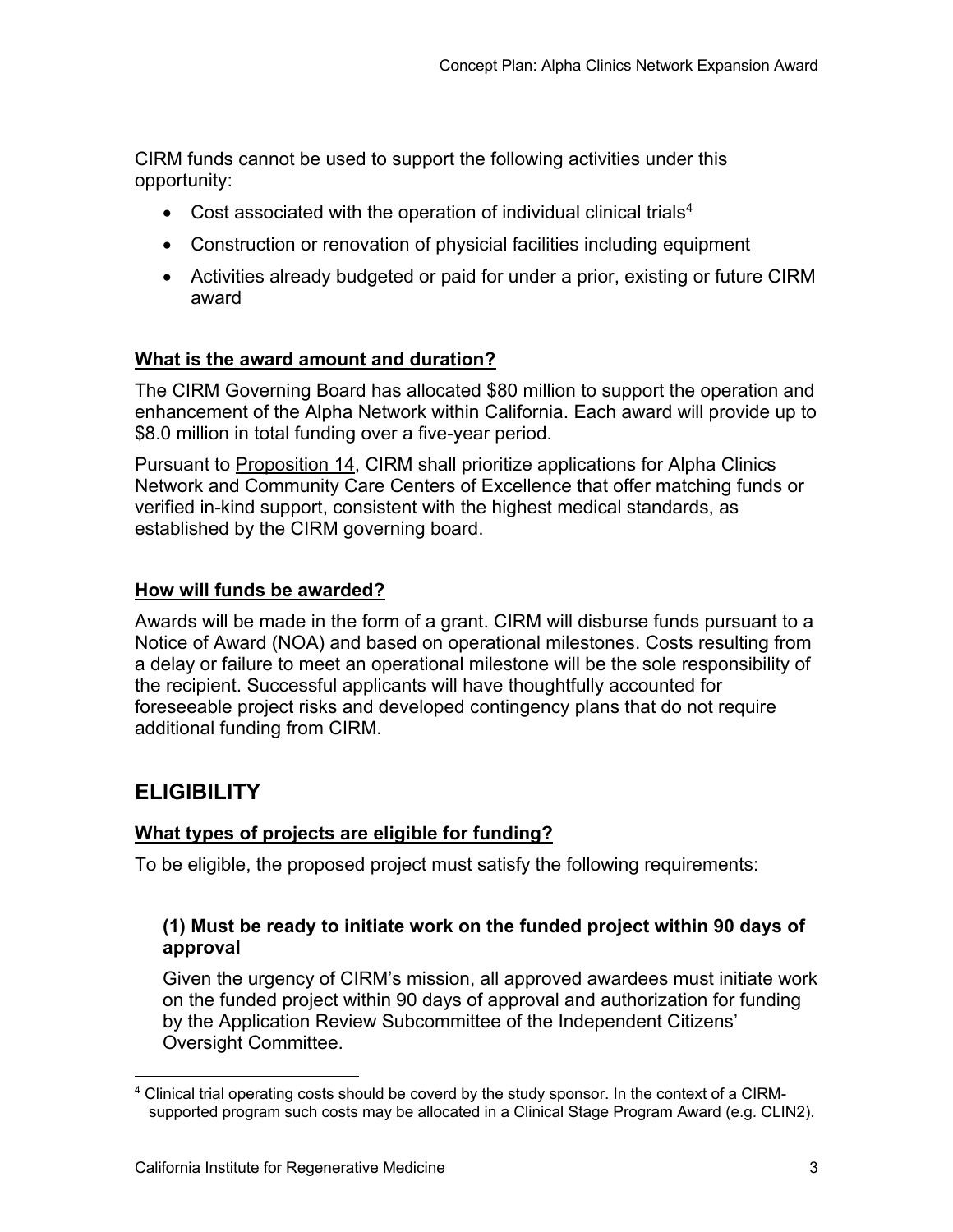Because of the open and ongoing nature of this Program Announcement, investigators should only apply when their program has reached the stage where all eligibility criteria are met.

#### **(2) Must have a California operating location**

Only non-profit organizations are eligible to apply. At the time of the application deadline, the applicant organization must be located in California and must have the appropriate hospital/clinics and facilities accreditations and operational medical facilities in California. If these requirements are not met, CIRM may terminate all further action on the application.

#### **(3) Must have demonstrated ability to perform stem cell or gene therapy clinical trials**

The applicant organization must currently be conducting at least one clinical trial that meets the eligibility criteria for a CIRM Clinical Trial Stage Project. Applicants must identify two lead clinical trials that are active or would be initiated in 2022. The lead clinical trials must conform to the eligibility criteria for CIRM Clinical Trial Stage Projects Funding Opportunity (CLIN2).

#### **(4) Must reside in an existing academic medical center with demonstrated capacity to conduct clinical trials**

Applicants must be located within an academic medical center, licensed by the California Department of Public Health, that is currently performing regulated clinical trials registered on ClinicalTrials.gov. The medical center should consist of the necessary facilities and infrastructure to successfully implement stem cell clinical trials that meet the eligibility criteria for a CIRM Clinical Trial Stage Projects.

#### **(5) Application must be accurate and complete**

All required components of the application must be completed and may not contain false or inaccurate information.

#### **(6) Applicant must be in "good standing"**

In order to be eligible to apply for CIRM funding, an applicant must certify that it is in good standing, as follows:

a. Organizations in existence for less than five years:

(i) The applicant's Chief Executive Officer, Chief Financial Officer, and Program Director must not have been convicted of, or currently under investigation for, crimes involving fraud/misappropriation; and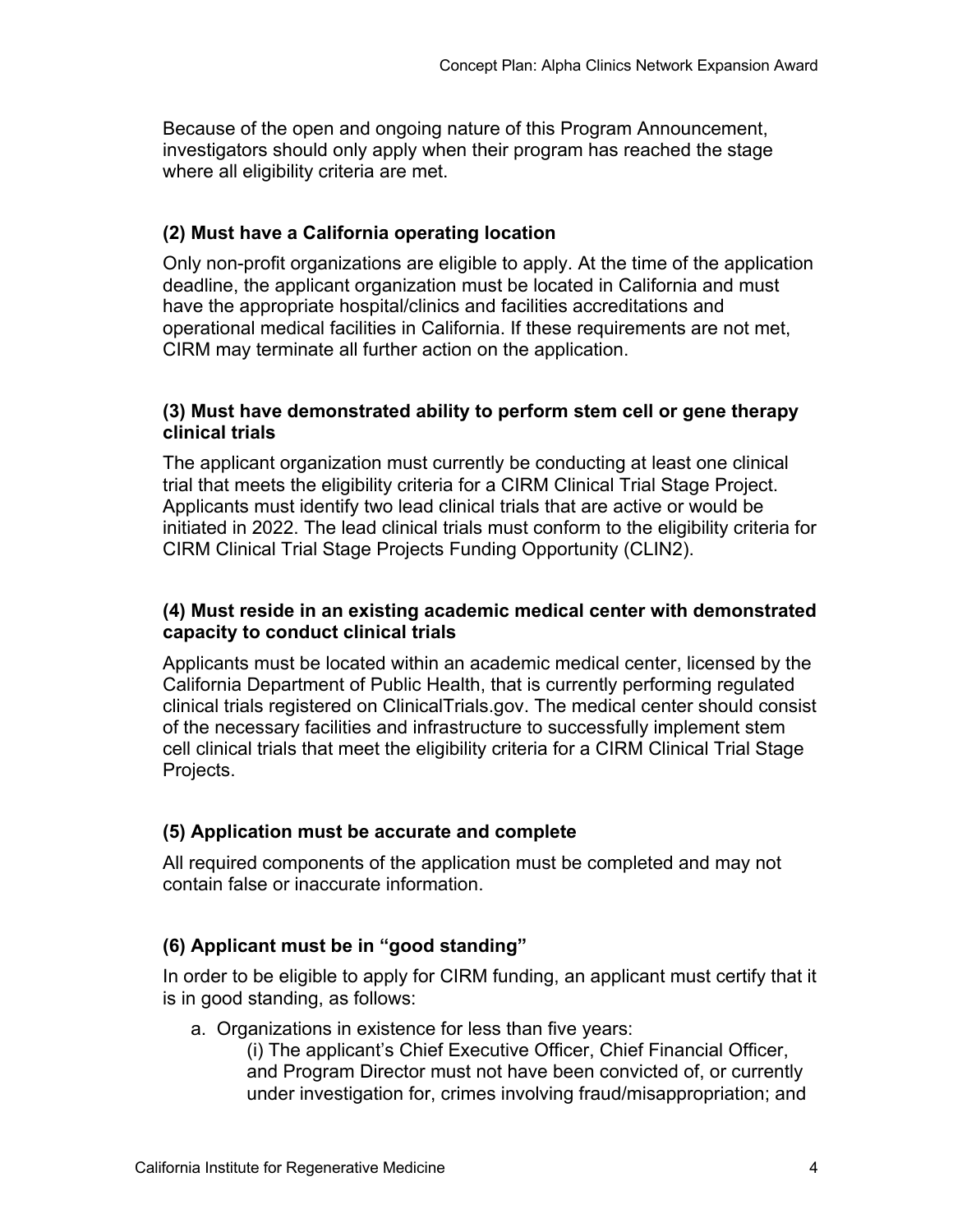(ii) The applicant must have accounting systems in place that are capable of tracking CIRM funds.

b. All Applicants:

The Program Director or key personnel must not be currently under investigation for research misconduct by the applicant institution or a funding agency, and must not be currently debarred by HHS Office of Research Integrity.

#### **Who can apply?**

#### **California Organizations**

California Organizations may use CIRM funds for eligible project costs incurred both in California and outside California. To qualify as a California organization, the organization must have >50% of its employees located in, and paid in, the state of California, and must direct and control the award activities from the California location.

#### **Who can serve as the Program Director (PD)?**

To be eligible, the PD must satisfy the following requirements:

- Must be an employee of the applicant organization or be accountable for the conduct of the proposed project to the applicant organization through a formal contract
- Must have an active California medical license and hospital privileges at the applicant institution's medical center.
- Must propose a level of effort on the project consistent with achieving the project's aims and not less than 30% on average over the project period (note: "project" includes both the CIRM-funded and applicant co-funded components). Any effort for which salary from CIRM is claimed must be expended in California.
- Must be authorized by the applicant organization to conduct the research and assume the responsibilities of the PD.
- Must not currently have another application pending review or approval under this funding opportunity.
- Must not currently have another application that is substantially similar or has overlapping activities pending review or approval under any CIRM opportunity.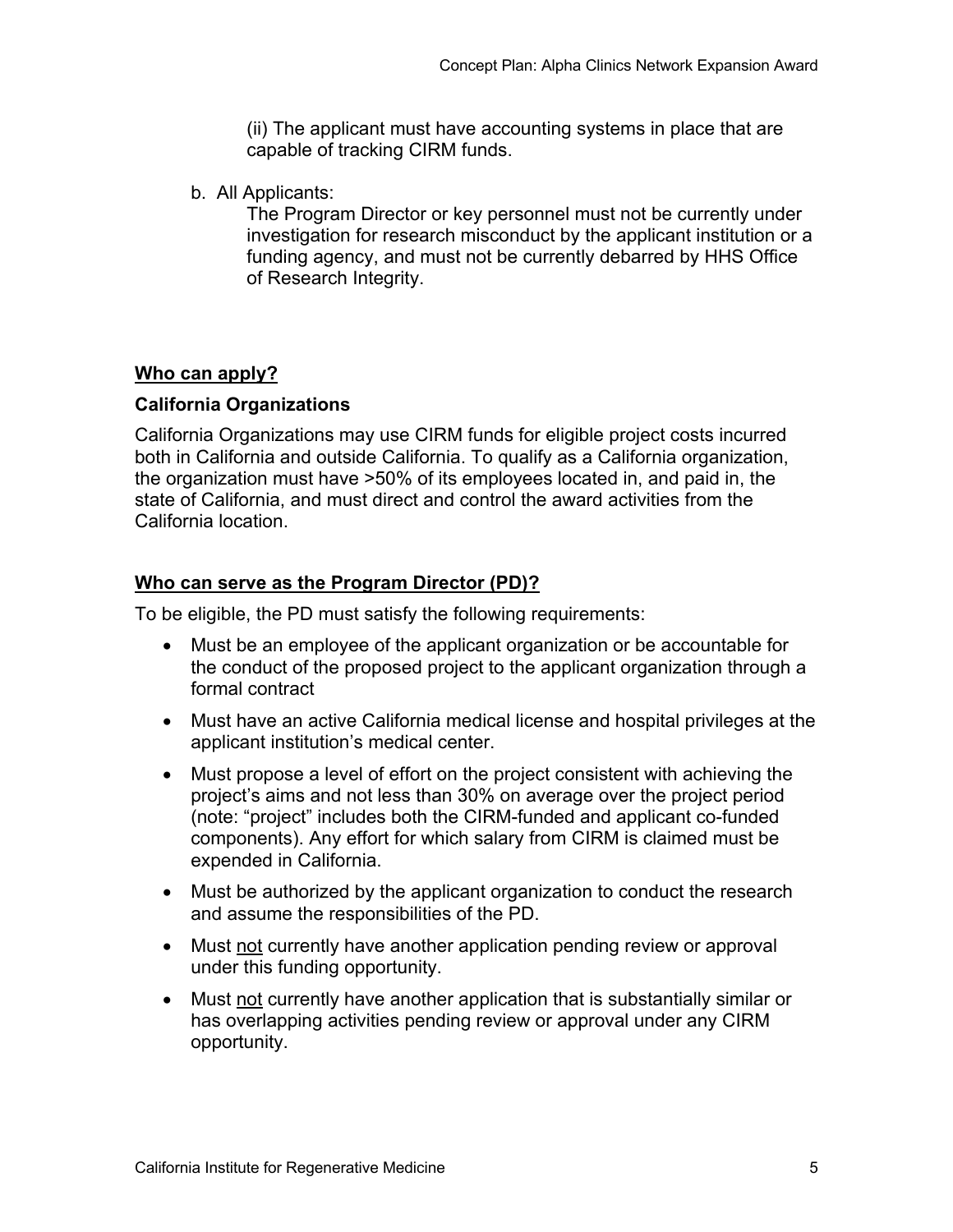#### **Addressing the Needs of Underserved Communities in CIRM-Funded Projects**

All applicants for the Alpha Clinics Network Expansion program will be required to provide a statement describing:

- 1. How their Alpha Clinics Network site will support and facilitate outreach and study participation by underserved and disproportionately affected populations in the clinical trials they serve.
- 2. How the assembled Alpha Clinics Network site team will bring diverse and inclusive perspectives and experience to the implementation of proposed activities.
- 3. How well the research team demonstrates a successful track record for promoting and valuing diversity, equity and inclusion (DEI).

#### **Knowledge Sharing Plan**

Knowledge sharing has contributed to the success of the Alpha Clinics Network and is vital to advancing the field of regenerative medicine. Data or Knowledge Sharing Plans are required in all CIRM awards. Such plans include the collection, curation and preservation of data resulting from the conduct of the award. In the context of the Alpha Clinics Network award, applicants should develop plans intended to capture operational information vital to evaluating or replicating the (1) clinic's core competencies, (2) training programs and (3) lead offerings. Applicants should propose how this information can be made available to Network partners and the broader scientific community.

Applicants should describe their experience, resources and capacities to support data collection and for integration with established platforms such as registries, repositories, or other platforms in accordance with system standards such as the FAIR Principles of findable, assessable, interoperable and resuable data. CIRM expects applicants to facilitate sharing of knowledge to maximize the real world impact of CIRM-funded programs. Thus, the sharing plan may include the ability to support other awardees utilizing the Alpha Clinic in meeting CIRM data sharing requirments (e.g. Clinical Stage Program Awards)

A 5-year strategic CIRM goal is to bulid knowledge networks that foster and advance novel research approaches to generate a healthy culture of team science. Applicants should describe how their proposed Alpha Clinic will contribute to this strategic goal. Applicants are encouraged to allocate funds in their proposed budget for personnel and/or activities related to managing and sharing knowledge.